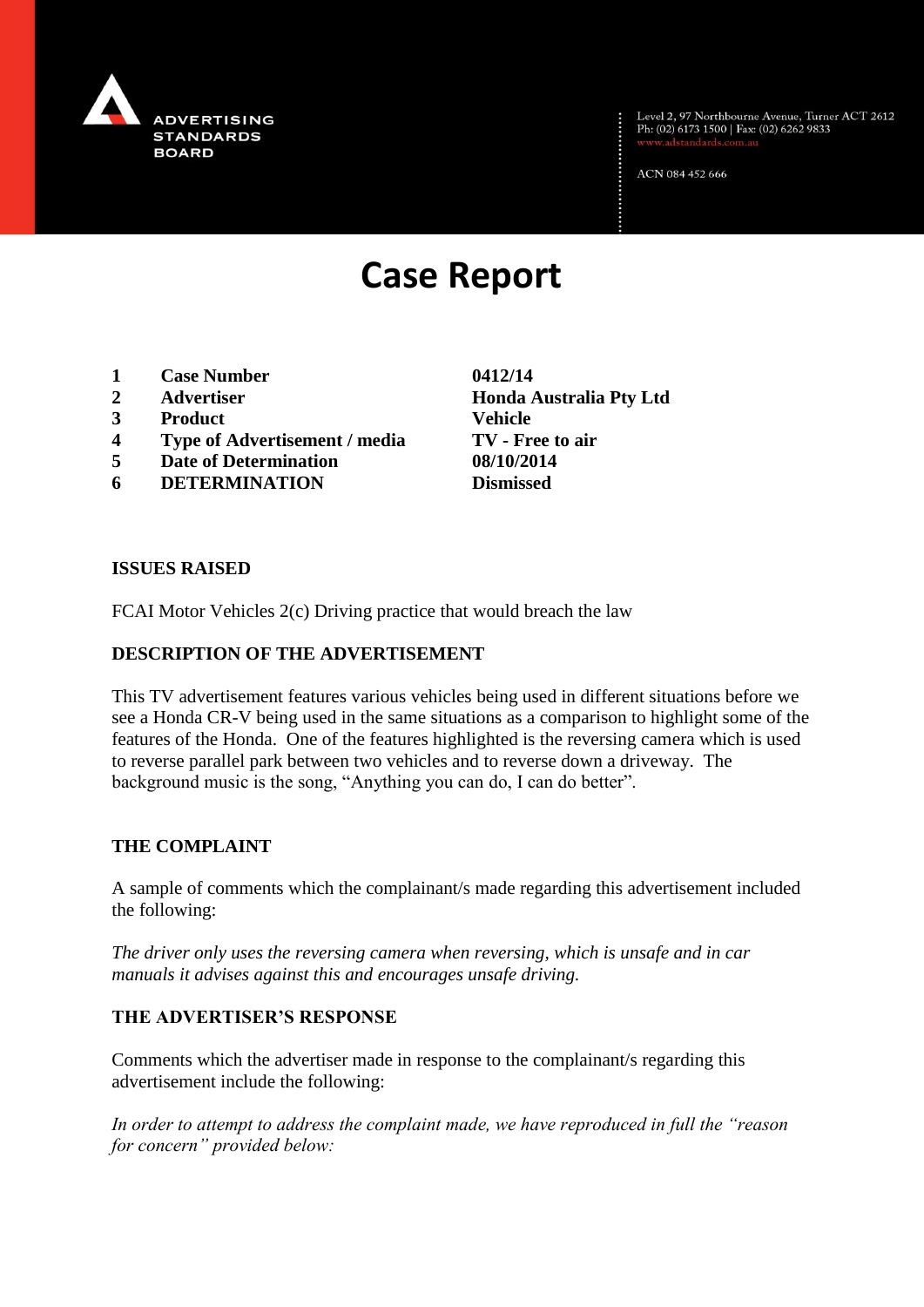*"The driver only uses the reversing camera when reversing, which is unsafe and in car manuals it advises against this and encourages unsafe driving." Our specific response is as follows;*

*1.Vehicle Owner's Manuals, including Honda's for the CR-V, generally implore drivers to exercise caution when reversing, not to solely rely on reversing cameras. Drivers are cautioned to assess their surroundings prior to moving their vehicle – either directly or by the use of the vehicle features, eg. mirrors, reversing camera – and are encouraged to continue to assess their surroundings – again, either directly or by using the vehicle features – to manoeuvre the vehicle safely.*

*2.The TVC was designed to showcase the many features of the CR-V, one of which being the reverse camera functionality. The brief scene in which the reverse camera is used (which is only shown for a small portion of the 'reversing process') is done so in a manner entirely consistent with the recommendations above.*

*3.In order to fully address the concerns of the complainant, the entire reversing process would need to be filmed and displayed within the TVC – something which is not practical nor feasible for a TVC.*

*4.There is nothing in the reversing scene (or the rest of the TVC) that encourages unsafe driving. While the complainant appears to state that Owner's Manuals encourage unsafe driving, Honda has assumed this is meant to read the opposite or perhaps as an accusation that the TVC itself encourages unsafe driving. Either way, Honda rejects these claims outright as per the above.*

*It should also be raised for completeness that such cameras provide great assistance in preventing reversing collisions (especially in SUVs), and the impact of this has been profound since the widespread introduction of reversing cameras by motor vehicle manufacturers in the last 10 years.*

### *General Responses*

*Notwithstanding the above, Honda is aware of its obligations to broadly respond to all potential issues with the TVC under the FCAI Code and AANA Code of Ethics and to this end Honda advises that the TVC was reviewed and approved before launch by its specialist legal advisors with close consideration paid to the applicable codes. It is Honda's continuing view (as supported by the expert legal advice received before launch and now re-confirmed) that the TVC is in no way in breach of the FCAI or AANA codes. Specifically, under the AANA Code, sections 2.1, 2.2, 2.3, 2.4, 2.5 and 2.6 are respected and not infringed.*

*Honda does not propose to fully dissect every scene of the TVC against the codes as to do so would be unduly onerous, especially given the precise nature of the complaint made in this instance.*

*Honda will say in defence of the TVC however that it can assure the ASB that at all times during filming all driving depicted conformed to the road rules, all vehicles were driven within relevant speed and other limits, and any and all permissions that were required to film were indeed obtained (including on private property).*

*The 30-sec advertisement was broadcast nationwide.*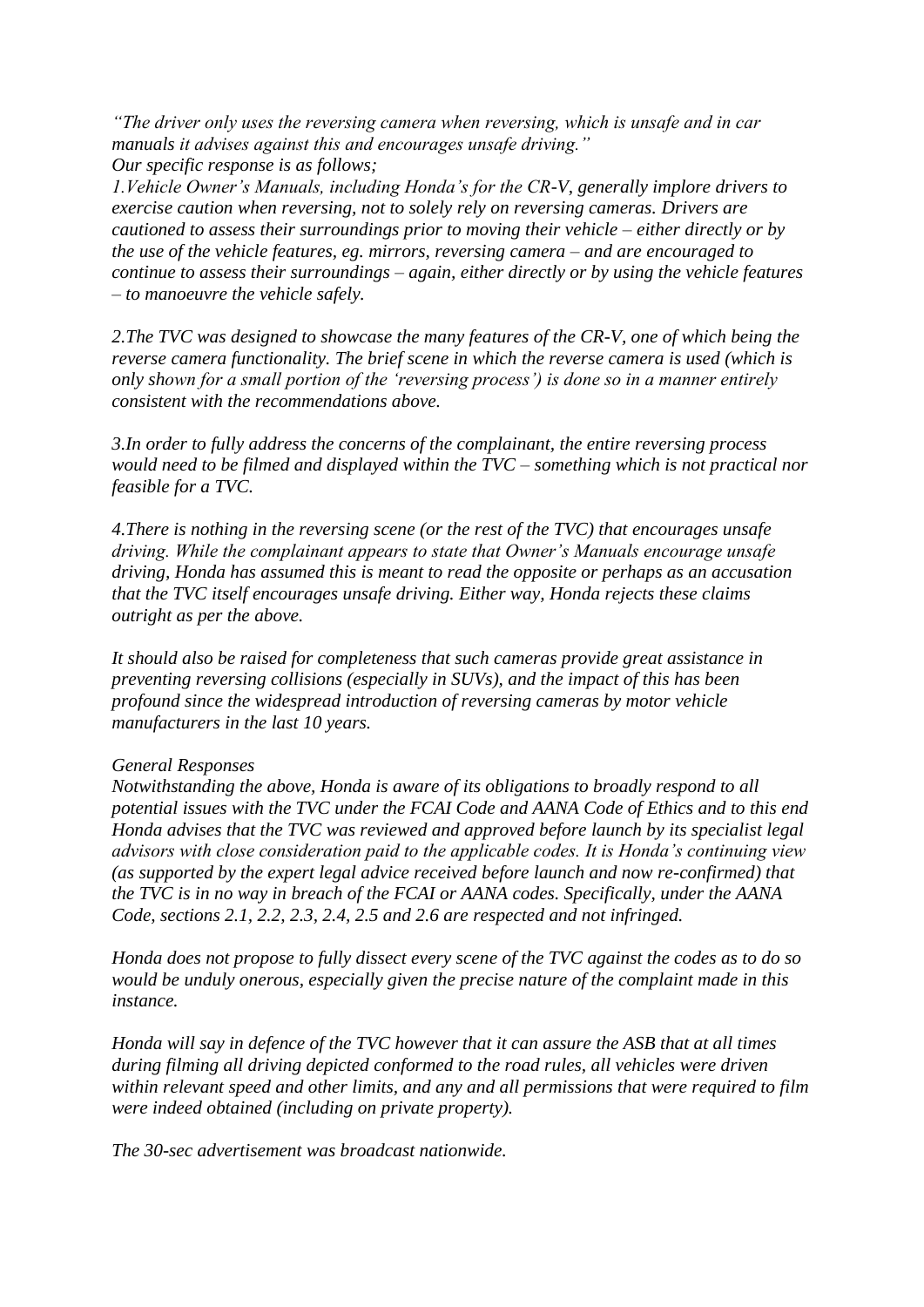*On the basis of the above, while Honda Australia welcomes and supports the right of individuals to raise concerns about advertising through the ASB, Honda Australia believes that the TVC is fully compliant with all applicable codes, including the FCAI and AANA codes.*

*Honda looks forward to the ASB confirming that it shares Honda's view of the matter in dismissing this complaint.*

### **THE DETERMINATION**

The Advertising Standards Board (Board) was required to determine whether the material before it was in breach of the Federal Chamber of Automotive Industries Advertising for Motor Vehicles Voluntary Code of Practice (the FCAI Code).

To come within the FCAI Code, the material being considered must be an advertisement. The FCAI Code defines an advertisement as follows: "matter which is published or broadcast in all of Australia, or in a substantial section of Australia, for payment or other valuable consideration and which draws the attention of the public, or a segment of it, to a product, service, person, organisation or line of conduct in a manner calculated to promote or oppose directly or indirectly that product, service, person, organisation or line of conduct".

The Board decided that the material in question was published or broadcast in all of Australia or in a substantial section of Australia for payment or valuable consideration given that it was being broadcast on television in Australia.

Having concluded that the material was an advertisement as defined by the FCAI Code, the Board then needed to determine whether that advertisement was for a motor vehicle. Motor vehicle is defined in the FCAI Code as meaning: "passenger vehicle; motorcycle; light commercial vehicle and off-road vehicle".

The Board determined that the material draws the attention of the public or a segment of it to a product being a Honda CR-V in a manner calculated to promote that product. The Board determined that the Honda CR-V was a Motor vehicle as defined in the FCAI Code.

The Board determined that the material before it was an advertisement for a motor vehicle and therefore that the FCAI Code applied.

The Board noted the complainant's concerns that the advertisement depicts an image of a Honda being driven in everyday situation including performing a reverse park to fit between two other vehicles.

The Board then analysed specific sections of the FCAI Code and their application to the advertisement.

The Board considered clause 2(c) of the FCAI Code which requires that advertisements for motor vehicles should not depict 'driving practices or other actions which would, if they were to take place on a road or road-related area, breach any Commonwealth law or the law of any State or Territory in the relevant jurisdiction in which the advertisement is published or broadcast directly dealing with road safety or traffic regulation.'

The Board noted the complainant's concern that the driver only uses the reversing camera when reversing, which is unsafe.

The Board noted that the advertisement featured various scenes of the Honda being driven and reversed and loaded with goods and compared these to another vehicle. The Board noted the theme music being played is "anything you can do, I can do better" and acknowledged the intention is to show that the Honda has more features and inclusions that make it better than similar style vehicles. The Board noted that one of the inclusions of the vehicle is the reversing camera and that this is being used by a woman as she parks between two already